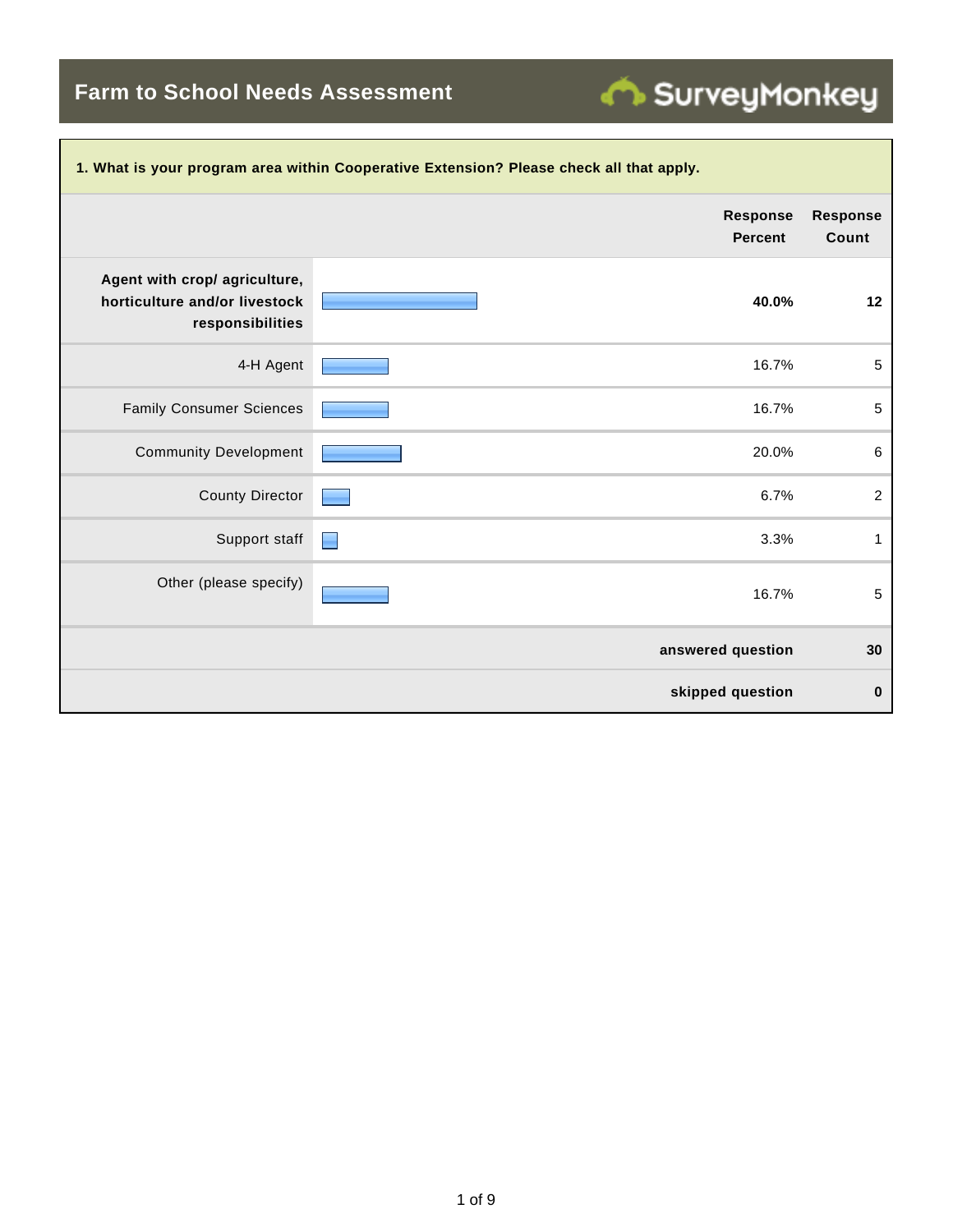| 2. If you are currently involved in a Farm to School program or initiative, please check all that apply. |                                   |                          |  |  |
|----------------------------------------------------------------------------------------------------------|-----------------------------------|--------------------------|--|--|
|                                                                                                          | <b>Response</b><br><b>Percent</b> | <b>Response</b><br>Count |  |  |
| <b>Local Food Coordination</b>                                                                           | 0.0%                              | $\pmb{0}$                |  |  |
| <b>School Garden/ Community</b><br><b>Garden Program</b>                                                 | 58.3%                             | $\overline{7}$           |  |  |
| Farm Field Trips                                                                                         | 16.7%                             | $\boldsymbol{2}$         |  |  |
| Cooking/tastings with local food in<br>schools                                                           | 25.0%                             | $\sqrt{3}$               |  |  |
| Procurement for schools                                                                                  | 0.0%                              | $\mathbf 0$              |  |  |
| Market opportunities for farmers                                                                         | 25.0%                             | 3                        |  |  |
| Training and technical assistance<br>for farmers                                                         | 25.0%                             | $\mathbf{3}$             |  |  |
| Training and technical assistance<br>for schools                                                         | 0.0%                              | $\pmb{0}$                |  |  |
| Economic resource development                                                                            | 8.3%                              | $\mathbf{1}$             |  |  |
| Other (please specify)                                                                                   | 16.7%                             | $\overline{2}$           |  |  |
|                                                                                                          | answered question                 | 12                       |  |  |
|                                                                                                          | skipped question                  | 18                       |  |  |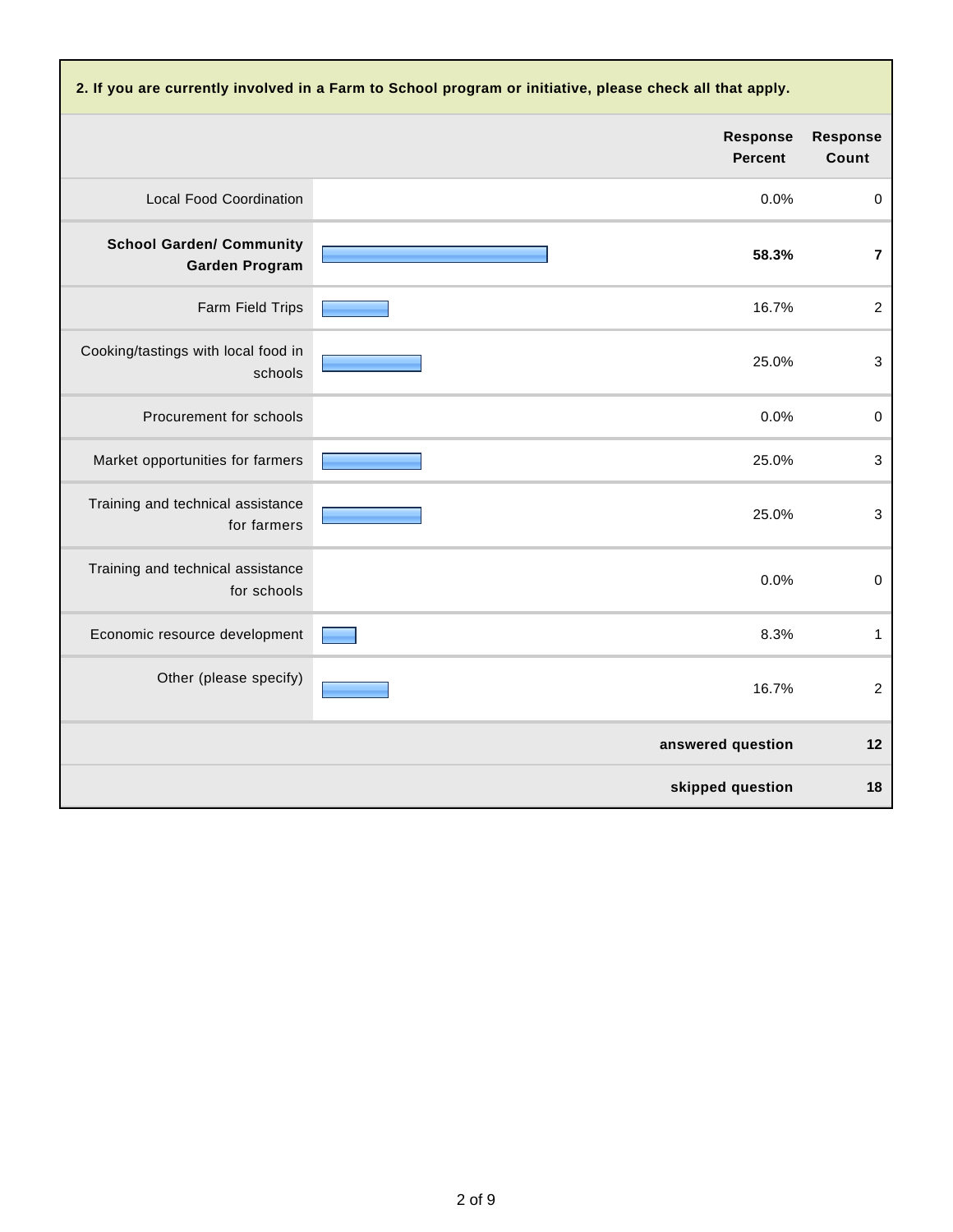| 3. Please rate the following.                                                                                |               |               |               |                |             |              |                   |                          |
|--------------------------------------------------------------------------------------------------------------|---------------|---------------|---------------|----------------|-------------|--------------|-------------------|--------------------------|
|                                                                                                              | High          | Med.<br>High  | <b>Medium</b> | Med.<br>Low    | Low         | N/A          | Rating<br>Average | <b>Response</b><br>Count |
| In your opinion, how important is it<br>to have a successful Farm to<br>School Program in your<br>community? | 33.3%<br>(10) | 33.3%<br>(10) | 20.0%<br>(6)  | $0.0\%$<br>(0) | 3.3%<br>(1) | 10.0%<br>(3) | 4.04              | 30                       |
|                                                                                                              |               |               |               |                |             |              | Any comments?     | 8                        |
|                                                                                                              |               |               |               |                |             |              | answered question | 30                       |
|                                                                                                              |               |               |               |                |             |              | skipped question  | $\mathbf 0$              |

| 4. Do you think Farm to School is a potentially profitable market for farmers? |                            |                          |  |  |
|--------------------------------------------------------------------------------|----------------------------|--------------------------|--|--|
|                                                                                | Response<br><b>Percent</b> | <b>Response</b><br>Count |  |  |
| Yes                                                                            | 86.7%                      | 26                       |  |  |
| No                                                                             | 0.0%                       | $\mathbf 0$              |  |  |
| N/A                                                                            | 13.3%                      | $\overline{4}$           |  |  |
|                                                                                | Any comments?              | $\overline{2}$           |  |  |
|                                                                                | answered question          | 30                       |  |  |
|                                                                                | skipped question           | $\mathbf 0$              |  |  |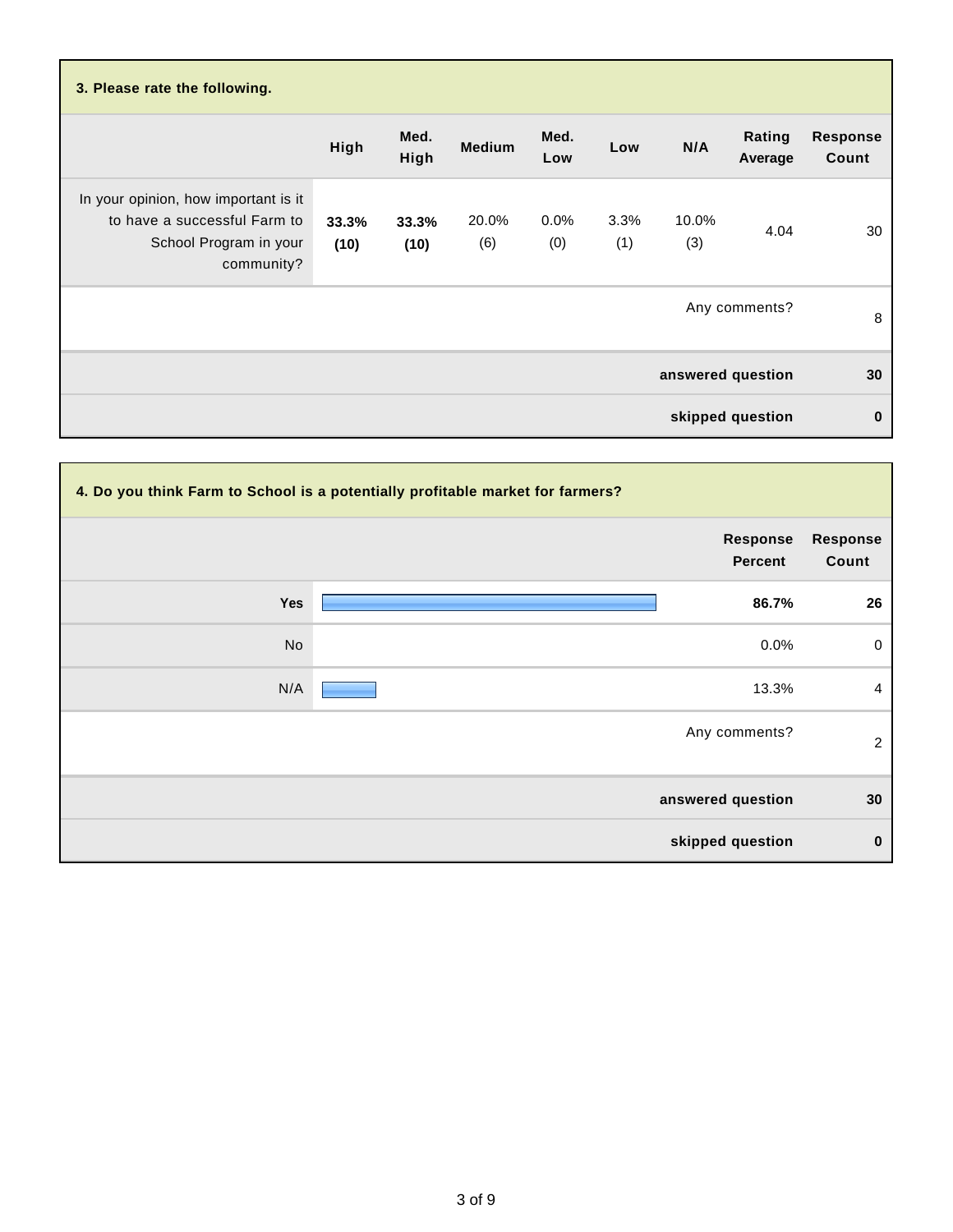**5. Please rate the degree of positive impact you think the following efforts would have on increasing participation in Farm to School.**

|                                                                       | High          | Med.<br>High | <b>Medium</b> | Med.<br>Low  | Low         | N/A         | Rating<br>Average                  | <b>Response</b><br>Count |
|-----------------------------------------------------------------------|---------------|--------------|---------------|--------------|-------------|-------------|------------------------------------|--------------------------|
| Training and technical assistance<br>for farmers                      | 55.6%<br>(15) | 25.9%<br>(7) | 18.5%<br>(5)  | 0.0%<br>(0)  | 0.0%<br>(0) | 0.0%<br>(0) | 4.37                               | 27                       |
| Training and technical assistance<br>for school child nutrition staff | 55.6%<br>(15) | 25.9%<br>(7) | $7.4\%$ (2)   | 11.1%<br>(3) | 0.0%<br>(0) | 0.0%<br>(0) | 4.26                               | 27                       |
| Training and technical assistance<br>for teachers                     | 44.4%<br>(12) | 33.3%<br>(9) | 11.1%<br>(3)  | 7.4%<br>(2)  | 3.7%<br>(1) | 0.0%<br>(0) | 4.07                               | 27                       |
| Educational resources/curriculum<br>connections                       | 53.8%<br>(14) | 30.8%<br>(8) | $7.7\%$ (2)   | 0.0%<br>(0)  | 3.8%<br>(1) | 3.8%<br>(1) | 4.36                               | 26                       |
|                                                                       |               |              |               |              |             |             | Any other suggestions or comments? | 5                        |
|                                                                       |               |              |               |              |             |             | answered question                  | 27                       |
|                                                                       |               |              |               |              |             |             | skipped question                   | 3                        |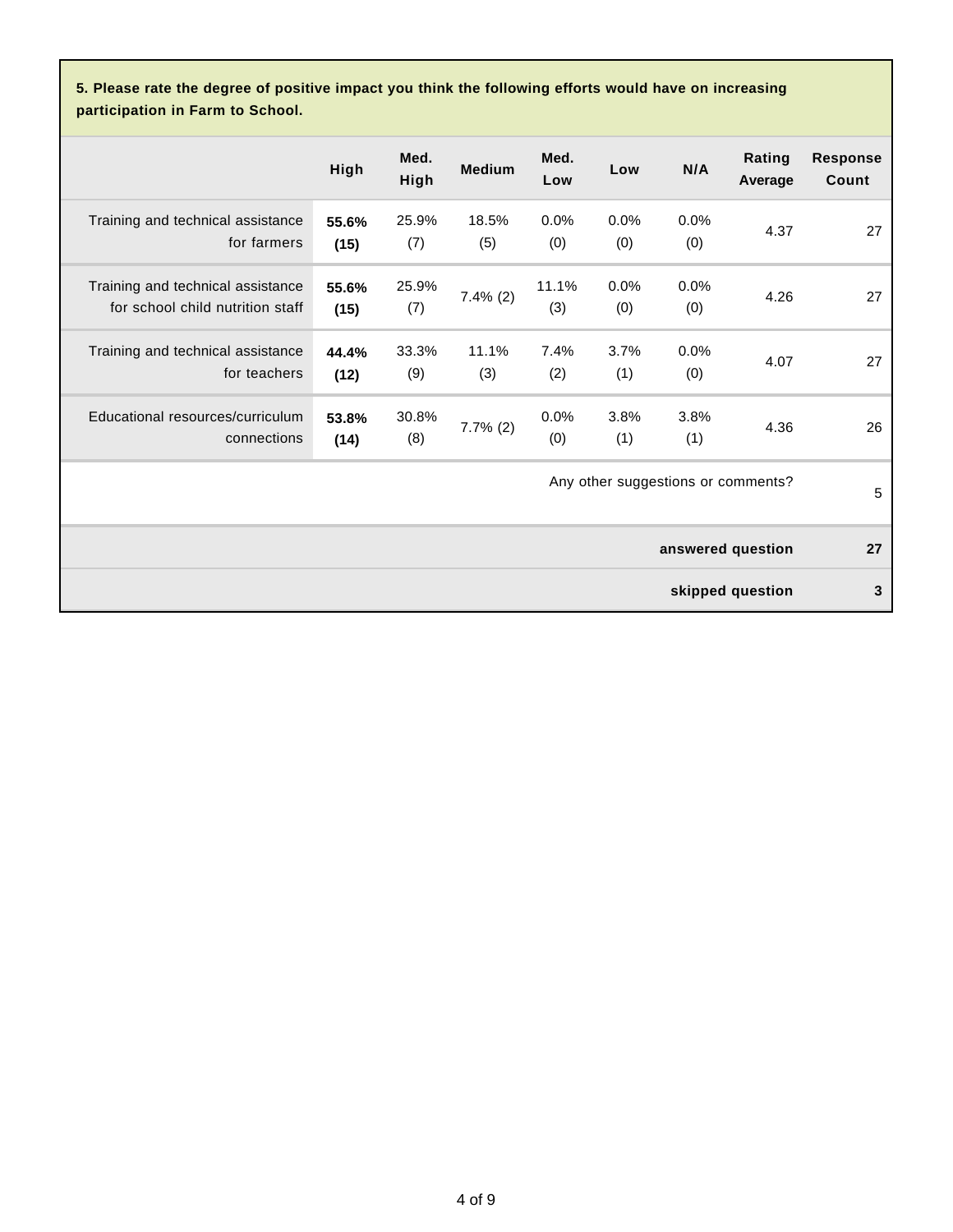| 6. What are the barriers to your involvement in Farm to School? Check all that apply.                                                 |                                   |                   |  |  |
|---------------------------------------------------------------------------------------------------------------------------------------|-----------------------------------|-------------------|--|--|
|                                                                                                                                       | <b>Response</b><br><b>Percent</b> | Response<br>Count |  |  |
| Not a priority of my organization<br>(has not emerged in discussions<br>with advisory committees or others<br>requesting the program) | 12.5%                             | $\mathbf{3}$      |  |  |
| No interest from farmers                                                                                                              | 8.3%                              | $\overline{2}$    |  |  |
| No interest from schools                                                                                                              | 12.5%                             | 3                 |  |  |
| Do not have time                                                                                                                      | 12.5%                             | $\mathbf{3}$      |  |  |
| Not part of my job description                                                                                                        | 20.8%                             | 5                 |  |  |
| Lack of funding                                                                                                                       | 41.7%                             | 10                |  |  |
| Need for training/technical<br>assistance                                                                                             | 41.7%                             | 10                |  |  |
| Other (please specify)                                                                                                                | 33.3%                             | 8                 |  |  |
|                                                                                                                                       | answered question                 | 24                |  |  |
|                                                                                                                                       | skipped question                  | 6                 |  |  |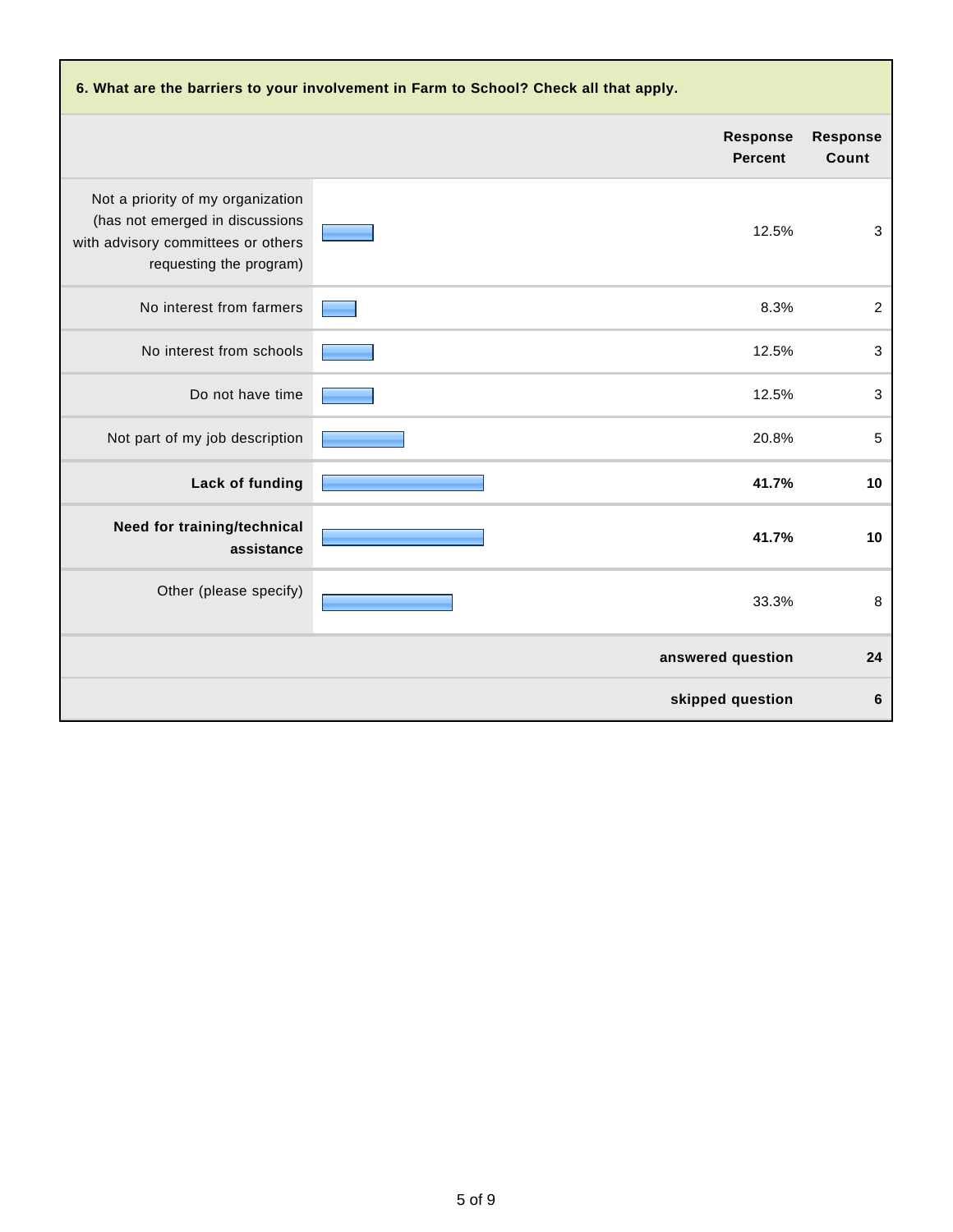| 7. What topic(s) would you like to learn more about? Please check all that apply. |                            |                          |  |  |  |
|-----------------------------------------------------------------------------------|----------------------------|--------------------------|--|--|--|
|                                                                                   | Response<br><b>Percent</b> | <b>Response</b><br>Count |  |  |  |
| How school food works/K-12<br>food system requirements                            | 75.0%                      | 18                       |  |  |  |
| Models for local food procurement                                                 | 58.3%                      | 14                       |  |  |  |
| Farm to School cross marketing<br>opportunities                                   | 50.0%                      | 12                       |  |  |  |
| Connecting Farm to School with<br>curriculum                                      | 58.3%                      | 14                       |  |  |  |
| Creating educational farm field trips                                             | 45.8%                      | 11                       |  |  |  |
| Local food cooking/tastings in<br>schools                                         | 45.8%                      | 11                       |  |  |  |
| Starting or sustaining a school<br>garden                                         | 37.5%                      | $\boldsymbol{9}$         |  |  |  |
| Evaluation and documentation/How<br>to capture program impact                     | 50.0%                      | 12                       |  |  |  |
| Other (please specify)                                                            | 12.5%                      | $\mathbf{3}$             |  |  |  |
|                                                                                   | answered question          | 24                       |  |  |  |
|                                                                                   | skipped question           | $6\phantom{1}6$          |  |  |  |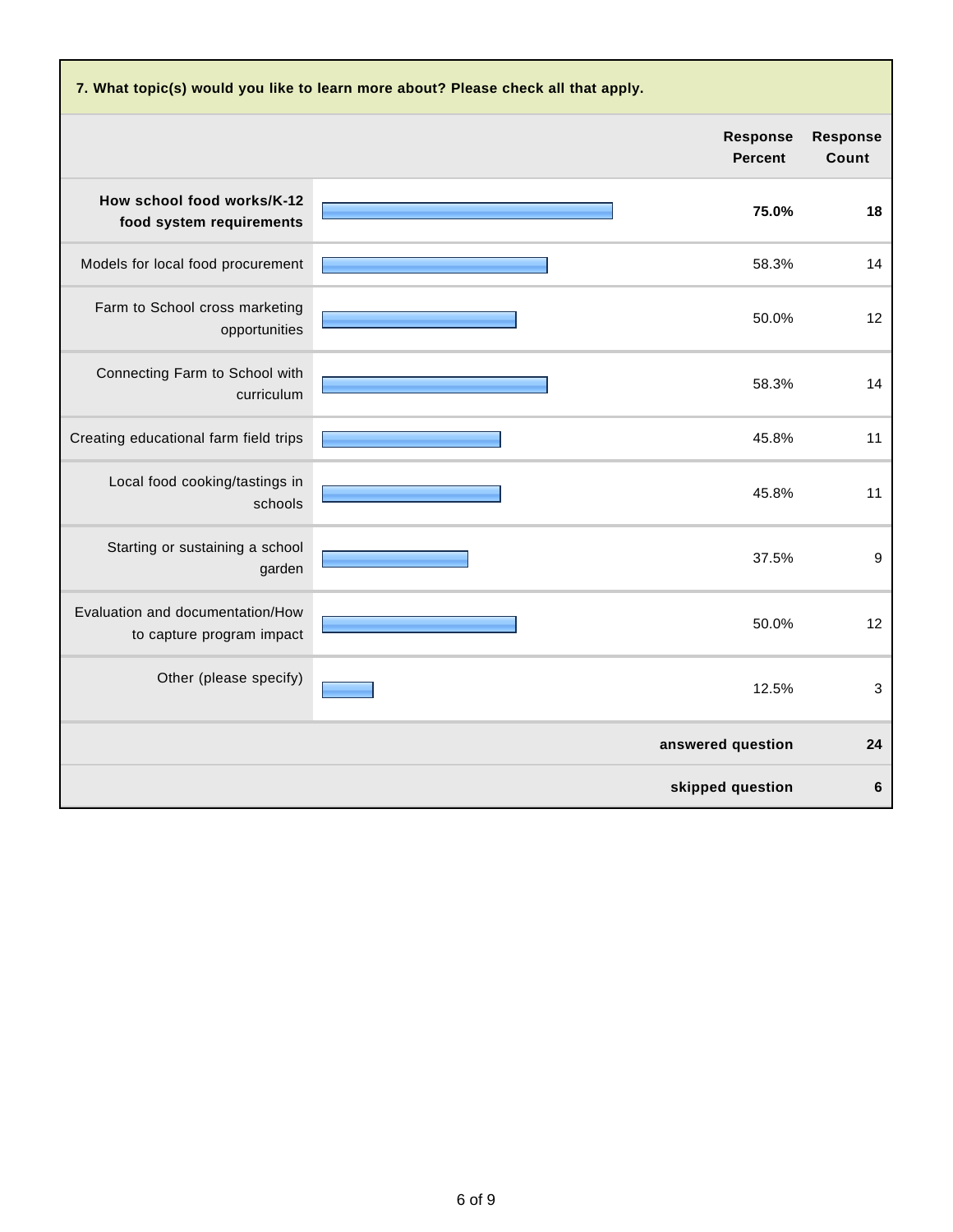**8. What resources would be most helpful to you for a successful Farm to School Program? Please check all that apply.**

|                                          | <b>Response</b><br><b>Percent</b> | <b>Response</b><br>Count  |
|------------------------------------------|-----------------------------------|---------------------------|
| Workshops                                | 87.5%                             | 21                        |
| Guides/Toolkits                          | 79.2%                             | 19                        |
| <b>DVDs</b>                              | 20.8%                             | $\sqrt{5}$                |
| Handouts                                 | 66.7%                             | 16                        |
| Curriculum                               | 66.7%                             | 16                        |
| Case studies                             | 37.5%                             | $\boldsymbol{9}$          |
| Networking and/or attend a<br>conference | 50.0%                             | 12                        |
| Other (please specify)                   | 12.5%                             | $\ensuremath{\mathsf{3}}$ |
|                                          | answered question                 | 24                        |
|                                          | skipped question                  | $\bf 6$                   |

| 9. How many years have you worked with Cooperative Extension? |                            |                          |  |  |
|---------------------------------------------------------------|----------------------------|--------------------------|--|--|
|                                                               | Response<br><b>Percent</b> | <b>Response</b><br>Count |  |  |
| 0-5 years                                                     | 37.0%                      | 10                       |  |  |
| 6-10 years                                                    | 11.1%                      | $\mathbf{3}$             |  |  |
| 11-15 years                                                   | 25.9%                      | $\overline{7}$           |  |  |
| More than 15 years                                            | 25.9%                      | 7                        |  |  |
|                                                               | answered question          | 27                       |  |  |
|                                                               | skipped question           | $\mathbf{3}$             |  |  |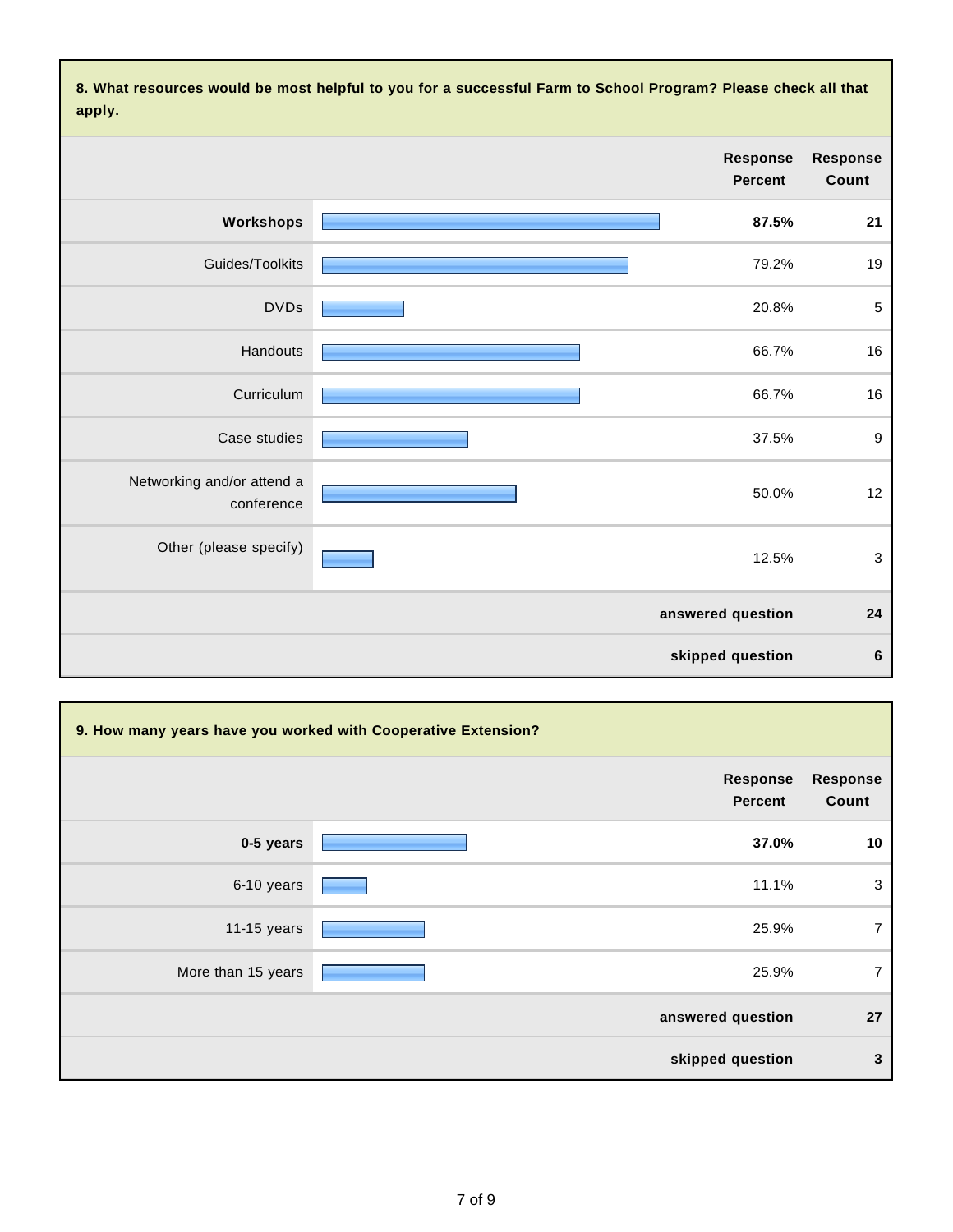| 10. Please select the type of community in which you work. |                                   |                          |  |  |
|------------------------------------------------------------|-----------------------------------|--------------------------|--|--|
|                                                            | <b>Response</b><br><b>Percent</b> | <b>Response</b><br>Count |  |  |
| Rural                                                      | 59.3%                             | 16                       |  |  |
| Suburban                                                   | 29.6%                             | 8                        |  |  |
| Urban                                                      | 11.1%                             | 3                        |  |  |
|                                                            | answered question                 | 27                       |  |  |
|                                                            | skipped question                  | 3                        |  |  |

| 11. Please answer the following questions.                                                                                                            |            |                   |                          |  |
|-------------------------------------------------------------------------------------------------------------------------------------------------------|------------|-------------------|--------------------------|--|
|                                                                                                                                                       | <b>Yes</b> | <b>No</b>         | <b>Response</b><br>Count |  |
| Would you like to receive<br>information about the National<br>Farm to School Network? (If yes,<br>please provide your contact<br>information below.) | 72.0% (18) | 28.0% (7)         | 25                       |  |
| Would you like to be included in the<br>drawing for local food gift bag.                                                                              | 70.8% (17) | 29.2% (7)         | 24                       |  |
|                                                                                                                                                       |            | answered question | 26                       |  |
|                                                                                                                                                       |            | skipped question  | 4                        |  |